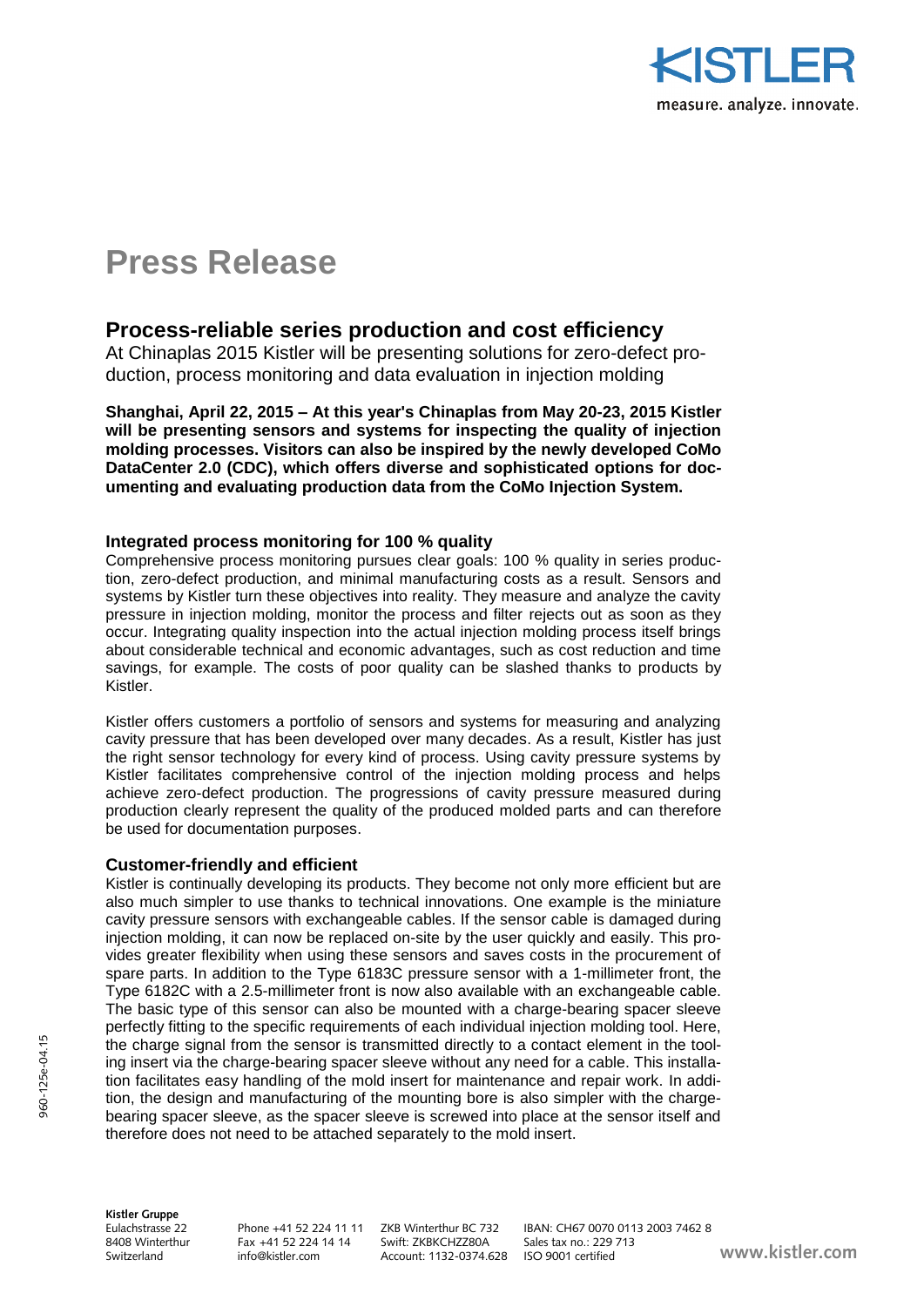

### **Multi-machine data management and analysis**

The newly developed CoMo DataCenter 2.0 (CDC) provides not only an overview of the status of each injection molding machine, but also the option for production monitoring and process analysis, also on mobile devices. CDC links all the user's CoMo Injection Systems, even across different production sites, seamlessly combining process- and quality-related production data for both live and completed orders in one database. This ensures unlimited comparability of data – and fulfills the growing customer demand for documentation and traceability of production data.

Kistler will be presenting its products for comprehensive monitoring of the injection molding process at Chinaplas in Guangzhou, May 20-23, 2015 at stand F53 in hall 9.2.



**Image 1**



#### **Image 2**

#### **Captions**

Image 1: If the cable of the cavity pressure sensor Type 6183C is damaged, it can be replaced on-site by the user quickly and easily.

Image 2: CoMo DataCenter 2.0 links all the user's CoMo Injection Systems, even across different facilities, seamlessly combining process- and quality-related production data for both live and completed orders in one database.

**Kistler Gruppe**

840 Fax +41 52 224 14 14<br>info@kistler.com

Eulachstrasse 22 Phone +41 52 224 11 11 ZKB Winterthur BC 732 IBAN: CH67 0070 0113 2003 7462 8 Switzerland info@kistler.com Account: 1132-0374.628 ISO 9001 certified **www.kistler.com**